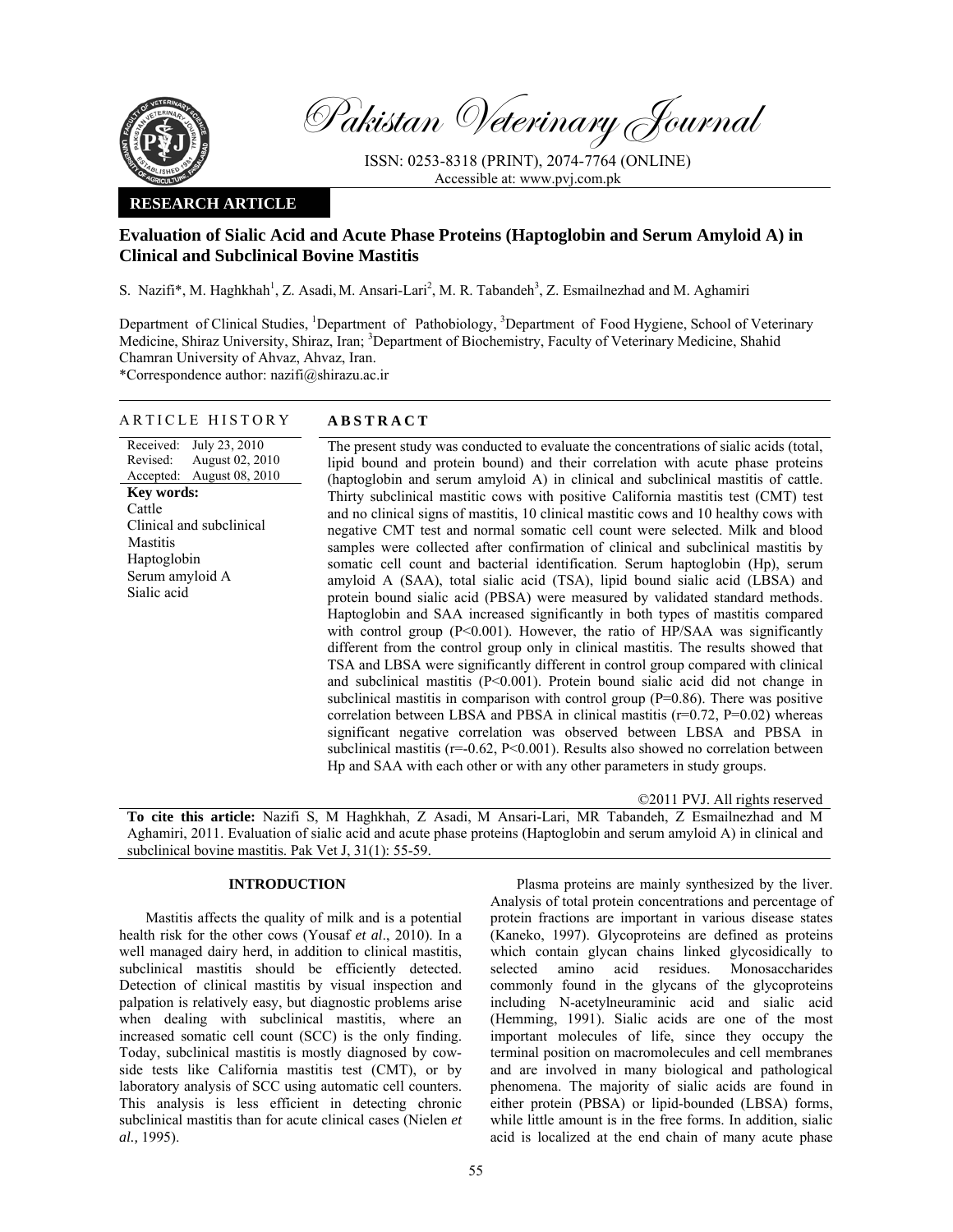proteins (Haq *et al.,* 1993; Thougaard *et al.,* 1998). Sialic acids usually occupy exposed terminal positions on the oligosaccharide chains of glycoconjugates and frequently serve as ligands for receptors such as selectins and siglecs, which mediate a variety of cell-cell adhesion processes in the inflammation and in the immune response (Malykhy *et al.,* 2001). Sialic acids are often involved in important cell surface communications and infection processes. The detection of sialic acid may be a valuable indicator for diagnosis and prognosis of inflammatory diseases (Motoi *et al.,* 1984). Serum sialic acid values were analyzed in many inflammatory and infectious diseases in cattle (Citil *et al.,* 2004; Karagenc *et al.,* 2005; Karapehlivan *et al.,* 2007). The mechanism including sialic acid increase is not clearly understood. However, investigators have reported that SA localized at the end chain of many acute phase proteins can be used as marker for the determination of acute phase protein concentrations (Ekin *et al*., 2003), because serum acute phase proteins, especially α1-acid glycoprotein, are sialyted glycoproteins. The acute phase proteins (APPs) are a group of blood proteins that their concentrations change in animals subjected to external or internal challenges such as infection, inflammation, surgical trauma or stress (Murata *et al*., 2004; Gruys *et al*., 2005). Acute phase proteins and their changes due to various inflammatory and non inflammatory conditions have been studied intensively in many animal species (Kaneko, 1997; Murata *et al*., 2004; Murata, 2007).

 There are no published reports about the concentration of serum sialic acid and their correlation with acute phase proteins in clinical and subclinical mastitis of cattle. Therefore, the present study was conducted to evaluate the concentrations of sialic acid and their correlation with acute phase proteins (Hp and SAA) in bovine clinical and subclinical mastitis.

## **MATERIALS AND METHODS**

#### **Experimental animals**

 Thirty subclinical mastitic cows with positive CMT test and no clinical signs of mastitis, 10 clinical mastitic cows and 10 healthy cows with negative CMT test and normal somatic cell count (SCC) were selected. All cows were selected from one farm with the same management, lactation period, reproduction stage, nutrition and body condition score (BCS). Cows thoroughly examined and appropriate blood and milk samples were collected for bacteriology, hematology, clinical biochemistry and other relevant analysis.

#### **Milk and blood sampling**

Milk and blood samples were collected after confirmation of clinical and subclinical mastitis by somatic cell count and bacterial identification. Somatic cell count was determined using an electronic cell counter (Fossomatic 90; Fosso Electric, Denmark). Milk samples were collected for bacteriology and bacterial analysis were done according to routine validated methods (Quinn *et al.,* 1994). Blood samples were taken from tail vein into tubes without EDTA. The sera were separated by centrifugation at 750  $g$  for 15 min and stored at -20 $^{\circ}$ C until used.

### **Measurements**

 Haptoglobin (Hp) was measured according to prevention of the peroxidase activity of hemoglobin, which is directly proportional to the amount of Hp. The analytical sensitivity of this test in serum has been determined as 0.0156 mg/mL for Hp by the manufacturer (Tridelta Development Plc, Wicklow, Ireland).Serum amyloid A (SAA) was measured by a solid phase sandwich ELISA. The analytical sensitivity of this test in serum has been determined as 0.3 µg/mL for SAA by the manufacturer (Tridelta Development Plc, Wicklow, Ireland). Serum total sialic acid concentration was determined by thiobarbituric acid method previously described by Warren (1959). The amount of total sialic acid was determined by use of a standard curve developed from a standard sample of N-acetyl neuraminic acid. Lipid bound sialic acid concentration was determined by the method described by Katopodis *et al.* (1982). The amount of lipid bound sialic acid was determined by use of a standard curve developed from a standard sample of N-acetyl neuraminic acid. Protein bound sialic acid concentration was measured by subtracting serum total sialic acid from lipid bound sialic acid.

#### **Statistical analysis**

 Due to deviation of data from normality (P<0.05 in Kolmogorov-Smirnov test) and inequality of variances, nonparametric Kruskal-Wallis and Mann-Whitney test was used for statistical comparisons. To find an index for better diagnosis of subclinical mastitis, ratio of Hp to SAA, and LBSA to PBSA were calculated and compared between study groups. Spearman's rank correlation coefficients were calculated to determine relationship between variables. All statistical analysis was performed using SPSS software (version 11.5). P-value less than 0.05 was considered as statistically significant.

#### **RESULTS**

 Frequency of isolated bacteria of milk in cattle with clinical and subclinical mastitis and control group are presented in The most dominant isolated bacterium from clinical and subclinical samples was *Staphylococcus aureus* (n=17; 20%). The most dominant isolated bacteria from clinical (60) and subclinical (63) samples were *Staphylococcus* spp (Table 1). There was no bacterial growth in 3% (n=2) of cattle with subclinical mastitis. In cattle with clinical mastitis, 66.7% (n=19) of isolated bacteria of milk was *S. aureus. S. dysgalactiae* is the most dominant bacterium of *Streptococcus* genus isolated from milk in cattle with clinical mastitis.

 Haptoglobin and SAA increased significantly in both types of mastitis compared with control group  $(P<0.001)$ . However, the ratio of HP/SAA was significantly different from the control group only in clinical mastitis. The results showed that TSA and LBSA were significantly different in control group compared with clinical and subclinical mastitis (P<0.001). Protein bound sialic acid did not change in subclinical mastitis in comparison with control group (P=0.86) (Table 2).

 There was positive correlation between LBSA and PBSA in clinical mastitis  $(r=0.72, P=0.02)$  whereas significant negative correlation was observed between LBSA and PBSA in subclinical mastitis  $(r=0.62)$ ,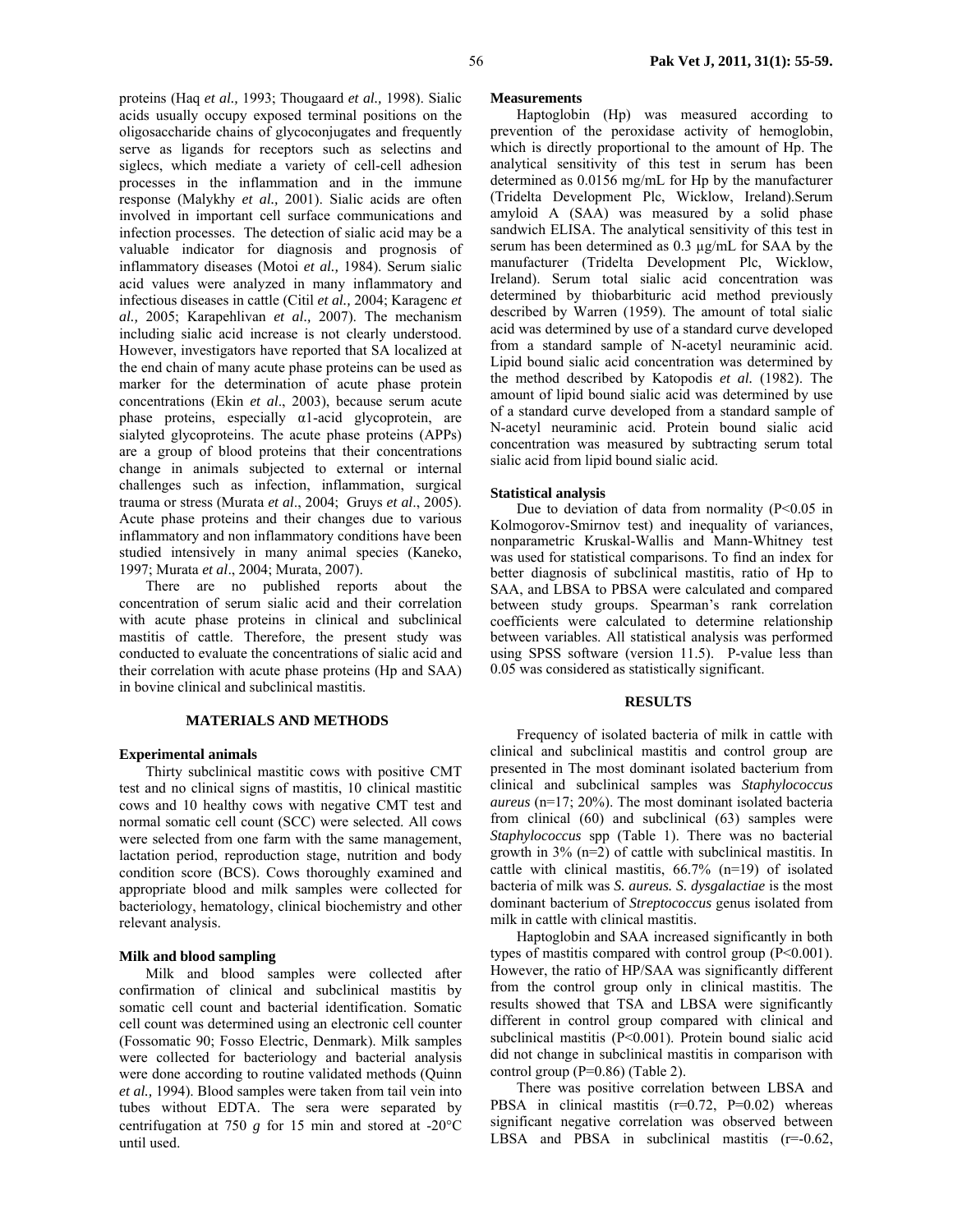**Table 1:** Frequency of isolated bacteria from milk in different groups of cattle (control and clinical and subclinical mastitis)  $(n=85)$ 

| <b>Bacteria</b>      | С  | SC | CL | Total | ℅     |
|----------------------|----|----|----|-------|-------|
| Staphylococci        |    |    |    |       |       |
| S. aureus            | n  | 13 | 4  | 17    | 20.00 |
| S. hyicus            | 0  | п  | 0  | ı ı   | 12.94 |
| S. epidermidis       | O  | 8  | n  | 8     | 9.4I  |
| <b>CNS</b>           | 0  | 7  |    | 8     | 9.41  |
| <b>CPS</b>           | 0  |    |    | 2     | 2.35  |
| S. intermedius       | O  |    | O  |       | 1.18  |
| Streptococci         |    |    |    |       |       |
| S. dysgalactiae      | o  | 2  | 3  | 5     | 5.88  |
| S. uberis            | n  | 2  | 0  | 2     | 2.35  |
| Streptococcus spp.   | n  | 4  |    | 5     | 5.88  |
| Corynebacteria       |    |    |    |       |       |
| C. bovis             | 0  | 3  | n  | 3     | 3.53  |
| C. renale            | n  |    | n  |       | I.I8  |
| Corynebacterium spp. | o  |    | 0  |       | I.I8  |
| Rhodococcus equi     | o  |    | 0  |       | 8.23  |
| Enterobacter spp.    | 0  |    | 0  |       | 1.18  |
| E. coli              | n  |    | n  |       | I.I8  |
| No growth            | 10 | 2  | 0  | 12    | 14.12 |
| Total<br>--          | 10 | 65 | 10 | 85    | 100   |

C=Control; SC=Subclinical; CL=Clinical; CNS= Coagulase Negative Staphylococci; CPS=Coagulase Positive Staphylococci

**Table 2:** Comparison of study parameters (Mean±SE) between control and clinical and subclinical mastitis groups

| Parameters          | Control<br>$(n=10)$            | Clinical<br>Mastitis $(n=10)$ | Subclinical<br><b>Mastitis</b><br>$(n=30)$ |
|---------------------|--------------------------------|-------------------------------|--------------------------------------------|
| TSA (mmol/L)        | $2.52 \pm 0.03$ <sup>a</sup>   | $3.27 \pm 0.10$               | $2.68 \pm 0.01$ c                          |
| LBSA (mmol/L)       | $1.18 \pm 0.02$ <sup>a</sup>   | $1.64 \pm 0.05$               | $1.35 \pm 0.02$ c                          |
| PBSA (mmol/L)       | $1.34 \pm 0.03$ <sup>a</sup>   | $1.63 \pm 0.07$               | $1.32 \pm 0.01$ <sup>a</sup>               |
| Hp(g/L)             | $0.09 \pm 0.00$ <sup>a</sup>   | $0.96 \pm 0.03$               | $0.59 \pm 0.03$ c                          |
| $SAA$ ( $\mu$ g/mL) | $5.13 \pm 0.20$ <sup>a</sup>   | 129.08±6.92b                  | $47.33 \pm 4.55$ c                         |
| H <sub>p</sub> /SAA | $0.017 \pm 0.001$ <sup>a</sup> | $0.007 \pm 0.000$             | $0.016 \pm 0.002$ <sup>a</sup>             |
| LBSA/PBSA           | $0.89 \pm 0.04$ a              | $1.01 \pm 0.03$ b             | $1.02 \pm 0.02$                            |

Note: Different letters (a,b,c) in each row show significant difference (P<0.05). TSA: total sialic acid; LBSA: lipid bound sialic acid; PBSA: protein bound sialic acid; Hp: haptoglobin; SAA: serum amyloid A.

#### **DISCUSSION**

In the present study, the most dominant isolated bacterium from clinical and subclinical samples was *Staphylococcus aureus*, the most important bacterial agent of bovine mastitis (Lipman *et al*., 1996; Phuektes *et al*., 2001; Melchior *et al*., 2007). The most dominant isolated bacterium from subclinical (41/65) mastitis samples was *Staphylococcus spp* of which 31.71% (n=6) and 19.51% (n=5) w*ere S. aureus* and *S. epidermidis,* respectively. Barkema *et al.* (1997) reported that the most bacterial agents in bovine subclinical mastitis were *S. aureus*, *Streptococcus agalactiae* and *Corynebacterium bovis*. Shitandi and Kihumbu (2004) reported that *S. aureus* is the most bacterial agent of bovine subclinical mastitis.

As it was demonstrated, serum total sialic acid, lipidbound sialic acid, Hp and SAA concentrations were significantly higher in diseased animals compared to healthy ones. The results showed that TSA and LBSA were significantly different in control group compared with clinical and subclinical mastitis (P<0.001). Protein bound sialic acid did not change in subclinical mastitis in comparison with control group (P=0.86).

|        |  |  |  | Table 3: Spearman's rank correlations coefficients between       |  |
|--------|--|--|--|------------------------------------------------------------------|--|
|        |  |  |  | study variables in control and clinical and subclinical mastitis |  |
| groups |  |  |  |                                                                  |  |

| Group/Parameters            | TSA      | LBSA      | <b>PBSA</b> | Hp   |  |  |  |
|-----------------------------|----------|-----------|-------------|------|--|--|--|
| Control $(n=10)$            |          |           |             |      |  |  |  |
| LBSA                        | $-0.09$  |           |             |      |  |  |  |
| <b>PBSA</b>                 | $0.86**$ | $-0.50$   |             |      |  |  |  |
| Hp                          | 0.11     | 0.45      | 0.00        |      |  |  |  |
| <b>SAA</b>                  | $-0.14$  | $-0.54$   | 0.20        | 0.24 |  |  |  |
| Clinical mastitis $(n=10)$  |          |           |             |      |  |  |  |
| LBSA                        | $0.91**$ |           |             |      |  |  |  |
| <b>PBSA</b>                 | $0.85**$ | $0.72*$   |             |      |  |  |  |
| Hp                          | 0.04     | $-0.06$   | 0.28        |      |  |  |  |
| <b>SAA</b>                  | $-0.58$  | $-0.58$   | $-0.23$     | 0.50 |  |  |  |
| Subclinical mastitis (n=30) |          |           |             |      |  |  |  |
| LBSA                        | $0.70**$ |           |             |      |  |  |  |
| <b>PBSA</b>                 | $-0.02$  | $-0.62**$ |             |      |  |  |  |
| Hp                          | $-0.03$  | 0.07      | $-0.18$     |      |  |  |  |
| <b>SAA</b>                  | $-0.14$  | 0.06      | $-0.30$     | 0.18 |  |  |  |

\*P<0.05, \*\* P<0.01; TSA: total sialic acid; LBSA: lipid bound sialic acid; PBSA: protein bound sialic acid; Hp: haptoglobin; SAA: serum amyloid A.

 Serum sialic acid values were analyzed in many inflammatory and infectious diseases in cattle (Karagenc *et al*., 2005; Karapehlivan *et al*., 2007) to which the results of this study are in agreement with. Citil *et al.* (2004) evaluated changes in sialic acid concentrations as an indicator for the determination of inflammatory process associated with TRP; it was observed that total, lipid- and protein-bound sialic acid concentrations in cattle with TRP were higher than those of healthy cattle. At the beginning of inflammatory reactions or in injury, serum SAA concentrations increase rapidly. However, the underlying mechanism that causes increase in serum SAA has not been clearly defined. Serum sialic acid may be a marker of the acute-phase response, since serum concentrations were significantly related to established acute-phase proteins such as alpha-1 acid glycoprotein (Haq *et al*., 1993). Acute phase reactants influence total sialic acid concentrations due to their glycoprotein structure (Taniuchi *et al*., 1981). The increase in PBSA levels may be attributable to elevated serum acute phase proteins during inflammation. It is demonstrated that SAA concentration increase rapidly following the inflammatory and injury process (Citil *et al*., 2004). The increase level of sialic acid may alter receptor-ligand interactions, which are known to play an important role in inflammation and immune response (Karagenc *et al*., 2005). On the other hand, increase of TSA and LBSA during inflammation and tissue damage is attributed to liberation of sialic acid from cell membrane into circulation as sialic acid is abundantly present in all biological membranes (Haq *et al*., 1993; Thougaard *et al*., 1998).

There was positive correlation between LBSA and PBSA in clinical mastitis  $(r=0.72, P=0.02)$  whereas significant negative correlation was observed between LBSA and PBSA in subclinical mastitis  $(r=0.62)$ ,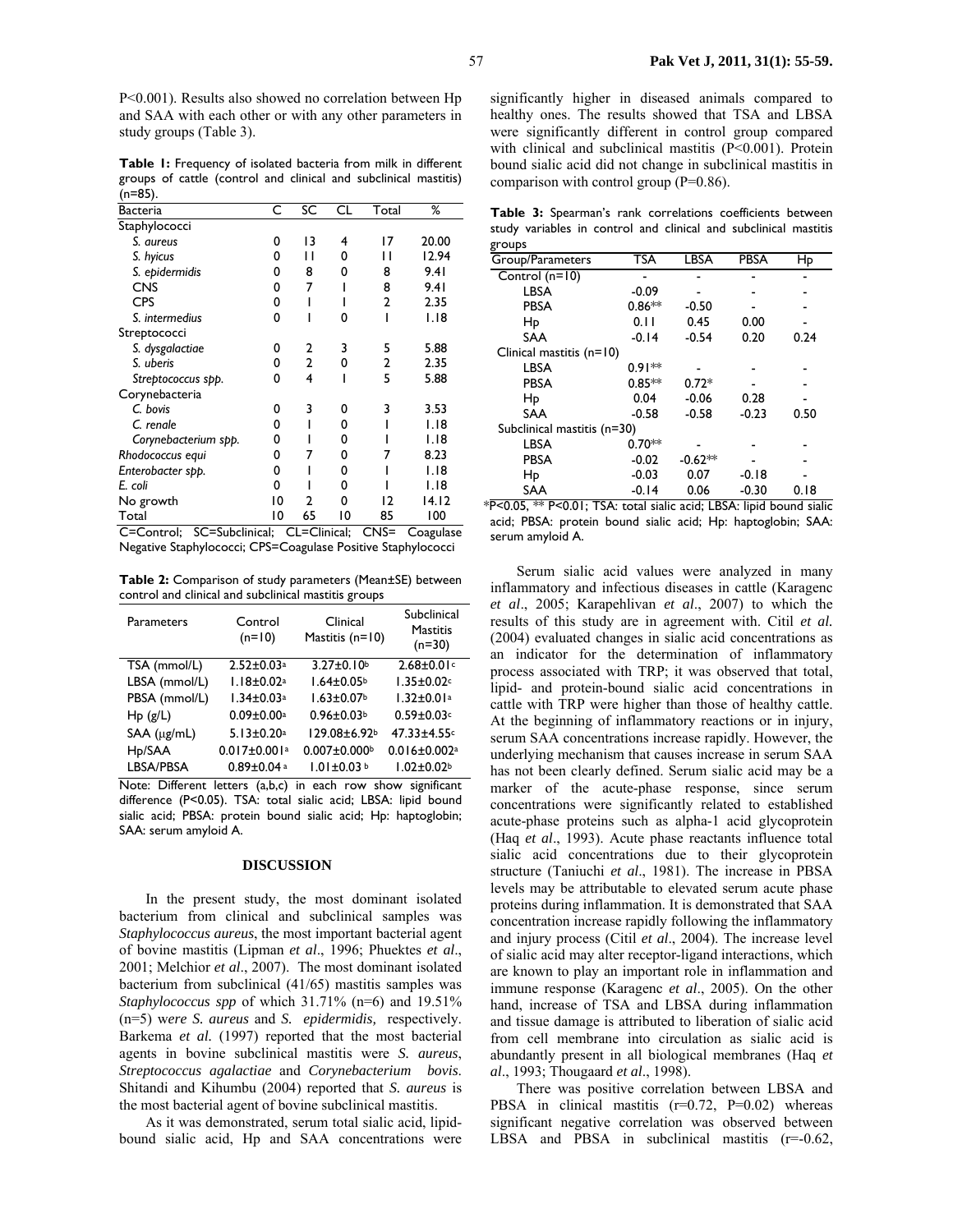P<0.001). Results also showed no correlation between Hp and SAA with each other or with any other parameters in study groups.

SAA and Hp were significantly higher in diseased animals compared to healthy ones. Both SAA and Hp are among the major positive APPs in cattle and can increase several-fold from baseline levels after tissue injury (Murata *et al*., 2004; Petersen *et al*., 2004). SAA reflected the course of inflammation and its level correlated with the clinical severity of the inflammation. SAA has the greatest role in bacterial and pyogenic infections and increases in common infectious diseases such as metritis, haematologic, respiratory and digestive infections and TRP (Nazifi *et al*., 2008a). The results of the present study is consistent with the study of Nazifi *et al.* (2008a), which reported that the concentration of SAA in cows with some inflammatory diseases such as TRP and acute metritis was higher compared to healthy ones. Hp is a prominent acute phase protein in most species studied, and statistically significant increase in Hp was observed between clinically healthy and diseased cows in similar researches with the same inflammatory diseases (Katoh and Nakagawa, 1999; Ganheim *et al*., 2003). Nazifi *et al.* (2008b) revealed that Hp concentration increase in some inflammatory diseases such as acute diffuse traumatic reticuloperitonitis and acute respiratory infections and the results of this study are in agreement with the previous ones. In another study done by Nazifi *et al.* (2009) on cattle with traumatic reticuloperitonitis, a significant increase and strong correlation between SAA and Hp were shown, indicating a very similar pattern of changes for these two APPs in various internal disorders in cattle including TRP.

The results of this study revealed that sialic acid (TSA, LBSA) and acute phase proteins (SAA and Hp) can be a suitable indicator of clinical and subclinical mastitis. However, mentioned parameters in this study increase in diseased cattle and it may be a useful indicator in differentiating diseased cattle from healthy ones.

### **REFERENCES**

- Barkema HW, YH Schukken, TJ Lam, DT Galligan, ML Beiboer and A Brand, 1997. Estimation of interdependence among quarters of the bovine udder with subclinical mastitis and implication for analysis. J Dairy Sci, 80: 1592-1599.
- Citil M, V Gunes, M Karapehlivan, G Atalan and S Marasli, 2004. Evaluation of serum sialic acid as an inflammation marker in cattle with traumatic reticuloperitonitis. Revue Med Vet, 155: 389-392.
- Ekin S, N Mert, H Gunduz and I Meral, 2003. Serum sialic acid levels and selected mineral status in patients with type 2 diabetes mellitus. Biol Trace Elem Res, 94: 193-201.
- Ganheim C, C Hulten, U Carlsson, H Kindahl, R Niskanen and KP Waller, 2003. The acute phase response in calves experimentally infected with bovine viral diarrhea virus and/or *Mannheimia heamolytica*. J Vet Med B, 50: 183-190.
- Gruys E, MJM Toussaint, TA Niewold and SJ Koopmans, 2005. Acute phase reaction and acute phase proteins. J Zhejiang Univ Sci B, 6: 1045-1056.
- Haq M, S Haq, P Tutt and M Crook, 1993. Serum total sialic acid and lipid-associated sialic acid in normal individuals and patients with myocardial infarction and their relationship to acute phase proteins. Annals Clin Biochem, 30: 383-386.
- Hemming FW, 1991. Glycoproteins of mammalian and avian cells. In post-translational modifications of proteins. Harding JJ and MJC Crabbe (Eds). CRC Press, London, UK, pp: 217-253.
- Kaneko JJ, 1997. Serum proteins and dysproteinemias. In: Kaneko JJ, JW Harvey and ML Bruss (Eds) Clinical Biochemistry of Domestic Animals.  $5<sup>th</sup>$  Ed. Academic Press, San Diego, USA, pp: 117-138.
- Karagenc TI, FK Kiral, K Seyrek, A Bildik and H Eren, 2005. Detection of serum total sialic acid in cattle with natural tropical theileriosis. Revue Med Vet, 156: 578-582.
- Karapehlivan M, E Atakisi, M Citil, O Kankavi and O Atakisi, 2007. Serum sialic acid levels in calves with pneumonia. Vet Res Comm, 31: 37–41.
- Katoh N and H Nakagawa, 1999. Detection of haptoglobin in the high-density lipoprotein fractions from sera of calves with experimental pneumonia and cows with naturally occurring fatty liver. J Vet Med Sci, 61: 119-124.
- Katopodis N, Y Hirshaut, NL Geller and CC Stock, 1982. Lipid-associated sialic acid test for the detection of human cancer. Cancer Res, 42: 5270-5275.
- Lipman L, T Nijs, JA Lam, L Rost, Y Vandijik, H Schukken and W Gastra, 1996. Genotyping by PCR of *Staphylococcus aureus* strains, isolated from mam mary glands of cows. J Vet Microbiol, 48: 51-55.
- Malykhy YN, R Schauer and L Shaw, 2001. N-Glycolylneuraminic acid in human tumors. Biochimie,83: 623-634.
- Melchior MB, JG Fink and W Gaastra, 2007. Extended antimicrobial susceptibility assay for *Staphylococcus aureus* isolates from bovine mastitis growing in biofilms. J Vet Microbiol, 46: 5-19.
- Motoi Y, Y Kimura, Y Kimura, H Wakamatsu, A Siato and M Takahashi, 1984. Determination and clinical evaluation of sialic acid and mucoprotein in bovine blood. J Jpn Vet Med Assoc, 37: 643-649.
- Murata H, N Shimada and M Yoshioka, 2004. Current research on acute phase proteins in veterinary diagnosis: an overview. Vet J, 168: 28–40.
- Murata H, 2007. Stress and acute phase protein response: an inconspicuous but essential linkage. Vet J, 173: 473–474.
- Nazifi S, A Khoshvaghti and HR Gheisari, 2008a. Evaluation of serum and milk amyloid A in some inflammatory diseases of cattle. Iranian J Vet Res, 9: 222-226.
- Nazifi S, A Rezakhani, M Koohimoghadam, M Ansari-Lari and Z Esmailnezhad, 2008b. Evaluation of serum haptoglobin in clinically healthy cattle and cattle with inflammatory diseases in Shiraz, a tropical area in southern Iran. Bulgarian J Vet Med, 11: 95-101.
- Nazifi S, M Ansari-Lari, J Asadi-Fardaqi and M Rezaei, 2009. The use of receiver operating characteristic (ROC) analysis to assess the diagnostic value of serum amyloid A, haptoglobin and fibrinogen in